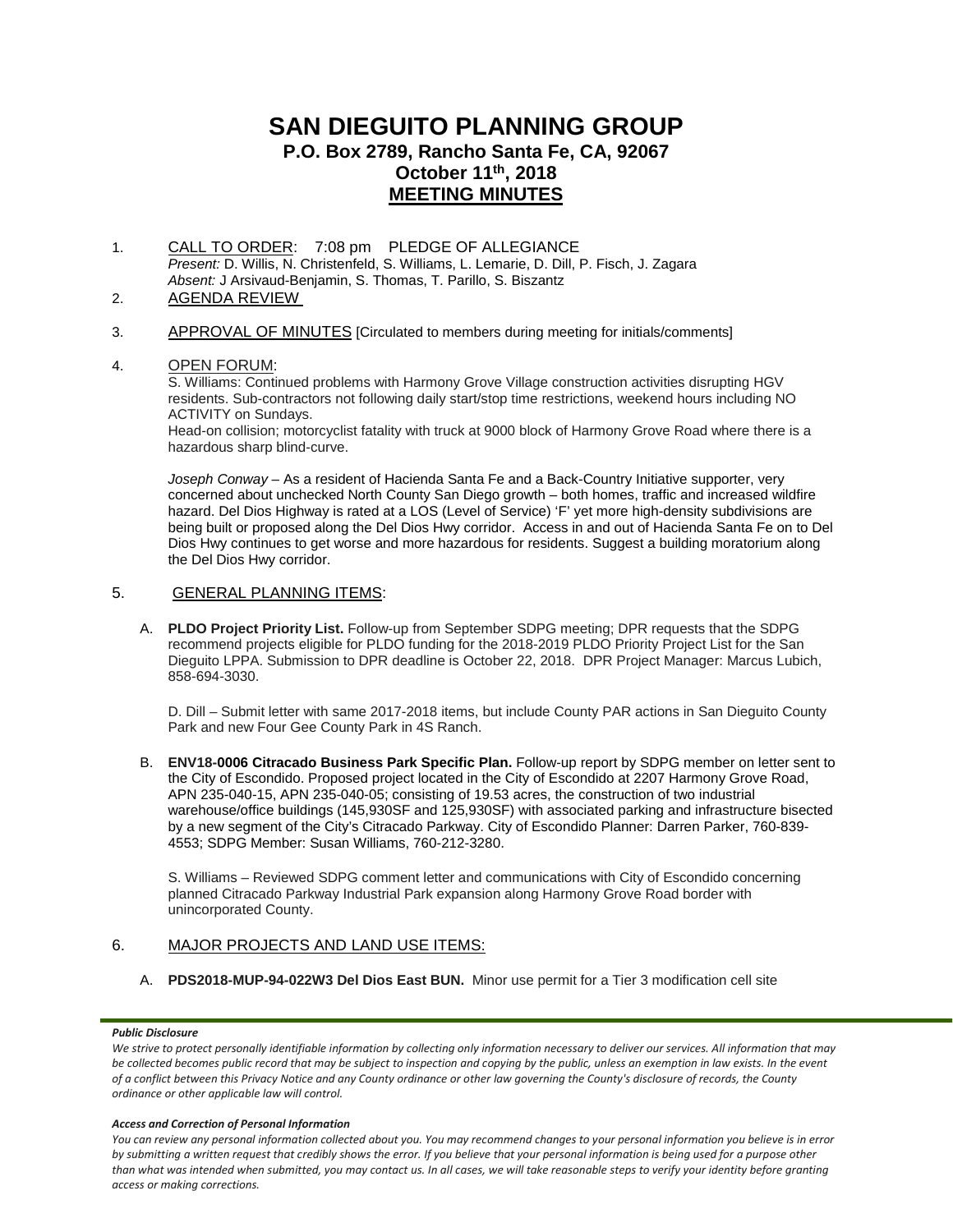upgrade/improvements in Del Dios, located at the corner of Date Lane and Del Dios Hwy, APN 238-050-02. Owner: Del Dios Mutual Water Company, 760-580-5805; Applicant: Michael Blackwell, 714-396-8227; PDS Planner: Angelica Truong, 858-495-5421; SDPG Member(s): Don Willis, 858-481-6922, Nicholas Christenfeld, 760-741-1953. *Continued to October 11th*

Willis – Remove from agenda, no action required.

B. **PDS2018-TPM-21266 Fortuna Ranch Road Lot Split.** Located at 3615 Fortuna Ranch Road, APN 264- 101-50, 2-lot split from a 4.98-acre lot with existing residential house, guest house and farm house. Owner: dasMOD, LLC, 714-507-0799; Applicant's Representative: Christopher Miller, 858-436-5386; PDS Planner: Lori Radcliffe-Meyers, 858-495-5340; SDPG Member: Doug Dill, 760-420-7909. *Continued to October 11th*

D. Dill – Remove from agenda; applicant has withdrawn request for a lot split.

C. **PDS2016-LDGRMJ-30091, Application by the Rancho Paseana Trust.** Follow-up discussion based on County response to HOA and SDPG communications pertaining to request for time extension. The Del Rayo Downs HOA requests a delay on any County action concerning this 'Minor' Use Permit. After further investigation, the HOA believes the subject property's changes should be considered a 'Major' Use Permit. The HOA asks for a SDPG letter to the County requesting the time extension (sent since last meeting).

D. Dill – No action at this time; awaiting comments from Del Rayo Downs resident, Bruce Liska (former SDPG member/chair).

D. **PDS2018-TM-5630-AD18-015 Sahm Family Foundation Del Dios Ranch Subdivision**. Applicant presentation update and Q&A. Provide comments back to PDS for future scoping letter. Proposed 74-du lot residential subdivision, located at the northwest of Del Dios Highway and El Camino del Norte intersection, APNs: 265-380-11-00, 265-380-10-00, 265-380-09-00, 265-380-08-00, 265-380-07-00, 265-380-01-00, 265- 231-12-00, 265-380-22-00, 265-380-37-00, 265-380-38-00, 265-380-39-00. Applicant's Contact: John Sherritt, 858-345-1151; PDS Planner: Denise Russell, 858-694-2019; SDPG Member: Tim Parrillo, 415-238- 6961.

D. Dill - John Sherritt and Mike Wolfe presented and spoke on behalf of Del Dios Ranch providing a prepared presentation on proposed Option A and B.

SDPG Comments:

- 1. Non-covenant portion 'Del Dios Ranch' drains into the covenant portion of 'Del Dios Ranch'. Concerned about increased rain-flow into the covenant caused by development.
- 2. Concern about buffering development distance from scenic Del Dios Highway.
- 3. Please respect natural land forms on non-covenant portion of 'Del Dios Ranch'.
- 4. Concerned about disruption of construction traffic on Del Dios Highway especially during rush hour gridlock on Del Dios Highway.
- 5. Please respect and commit to the community's Dark Sky Policies with your development plans especially street lighting requirements.
- 6. Area lacks regional public athletic sports fields, encourage including sports fields in your development plans.
- 7. Concerned about wildlife displacement by this proposed development.
- 8. Concerned about the added daily trips to an already LOS F Del Dios Highway.
- 9. Allow RSFA CRCD review housing architecture bordering the covenant as well as view lots in to the covenant.

### Questions:

Q1. Is option A or B being submitted? A1. Both

Q2. Why not subdivide in conventional 2-acre parcels as surrounding communities? A2. Clustering better development allowing for open space.

Q3. What is the total acreage footprint of just the clustered 74 dwelling unit lots? A3. Don't know, will get

#### *Public Disclosure*

We strive to protect personally identifiable information by collecting only information necessary to deliver our services. All information that may *be collected becomes public record that may be subject to inspection and copying by the public, unless an exemption in law exists. In the event of a conflict between this Privacy Notice and any County ordinance or other law governing the County's disclosure of records, the County ordinance or other applicable law will control.*

#### *Access and Correction of Personal Information*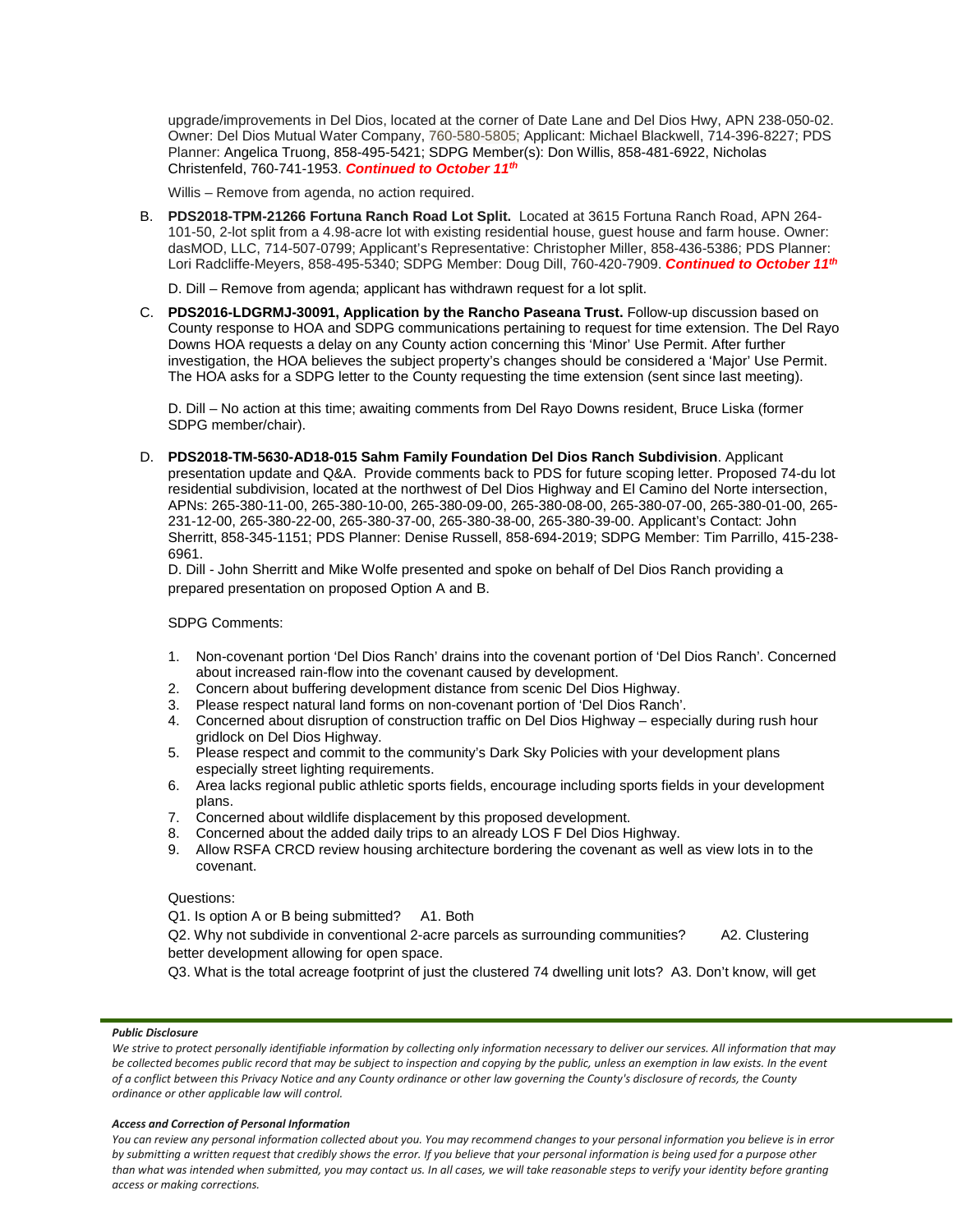back to you. Q4. Water Service provider? A4. OMWD.

Audience Comments (many Hacienda Santa Fe and The Summit residents):

- 1. *Joseph Conway* concerns are the percentage of traffic using the main entrance on to Del Dios Hwy, highest density housing bordering Del Dios Hwy with their solar arrays in the view shed of Del Dios Hwy, construction traffic on Del Dios Hwy, landscape buffering along Del Dios Hwy.
- 2. *Pamela Bender* preserve, improve and maintain existing County Equestrian Trails on the noncovenant 'Del Dios Ranch' development as well as trails at the Water Authority Right-of-way easement crossing the property.
- 3. *Mary Wolf* Salm property slope rises up from Del Dios Hwy, tightly spaced two-story homes along Del Dios Hwy will appear to look like a city. Please restrict housing along Del Dios Hwy to singlestory. Don't understand how new water meters can be provided to support new housing in a longterm drought with strict water usage restrictions. Establish gray water recycling within the development for landscaping.
- 4. *Harris Jamil* Distance between existing 'Summit' entrance and proposed new 'Del Dios Ranch' entrance too close. Maintain General Plan zoning of 2-acre parcels. Relocate entrance of new 'Del Dios Ranch' to somewhere else. Too many driveways, side streets already on 'LOS F' Del Dios Hwy.
- 5. *John Dempsey* "Del Dios Ranch' as presented looks too much like a San Elijo Hills Master Planned Community (too dense). Is not in character with the existing surrounding estate lot subdivisions.
- 6. *Patti Andre* concerned about buffer, must have mature trees planted along scenic Del Dios Hwy. 'The Bridges' were required to plant 36" box trees within their HOA border buffer. Conceptually, roundabouts OK, but does not address new traffic generated by 'Del Dios Ranch'; the school students, workers and morning/afternoon/evening rush hour traffic gridlock on 'LOS F' Del Dios Hwy.
- 7. *Beth Nelson* Concerned about setback of 'Del Dios Ranch' main gate from Del Dios Hwy so that entering 'Del Dios Ranch' traffic does not queue up on Del Dios Hwy. Will fencing surrounding the gated community restrict naturally occurring wildlife movement? Concerned that this new development on the border edge with the covenant will burden covenant resources. Can the school district support increased student attendance generated by 'Del Dios Ranch'? All housing in 'Del Dios Ranch' should be of custom construction consistent with existing surrounding communities.
- E. **PDS2018-COMALT-000392 Wooley Plaza Site Plan Waiver (old grocery store).** Waiver for a commercial tenant improvement, located at 16950 Via De Santa Fe, APN: 269-071-41-00, in Rancho Santa Fe Village (next to RSF Post Office). The proposed conversion for commercial offices (previously a grocery store) includes some exterior changes to the building. Applicant's Representative Contact: Maxwell Wuthrich, 858- 756-1788; PDS Planner: Vanessa Pash, 858-694-3291; SDPG Member: D.Dill, 760-420-7909. *Continue to November 8th SDPG Meeting*
- F. **Wooley Plaza Site Plan Waiver (Chase Bank and Morgan Stanley).** Waiver for a commercial tenant improvement, located at 6037-6041 La Fletcha, APN: 266-300-34-00, in Rancho Santa Fe Village. Additional exterior stairs, an elevator and other exterior upgrades. Applicant's Representative Contact: Joe Holasek, 619-507-1001; PDS Planner: Michael Johnson, 858-694-3429; SDPG Member: Laurel Lemarie, 858-756-2835.

MOTION: L. Lamarie - Approve as Presented; Seconded: N. Christenfeld VOTE: Ayes: 7 – Nos: 0 - Abstain: 0 – Absent/Vacant: 6

G. **PDS2018-VAR-18-009 Variance**. For new 3247 sq. ft. two-story SFDU House (Casita on El Tordo) near La Granada in the RSF Village, on a 6000 sq. ft. lot, APN: 266-271-03-00. Owner: David Mashayekan, 760- 835-0720; Applicant's Contact: Philip Quatrino, 858-527-0818; PDS Planner: Leavitt, 858-495-5448; SDPG

#### *Public Disclosure*

#### *Access and Correction of Personal Information*

We strive to protect personally identifiable information by collecting only information necessary to deliver our services. All information that may *be collected becomes public record that may be subject to inspection and copying by the public, unless an exemption in law exists. In the event of a conflict between this Privacy Notice and any County ordinance or other law governing the County's disclosure of records, the County ordinance or other applicable law will control.*